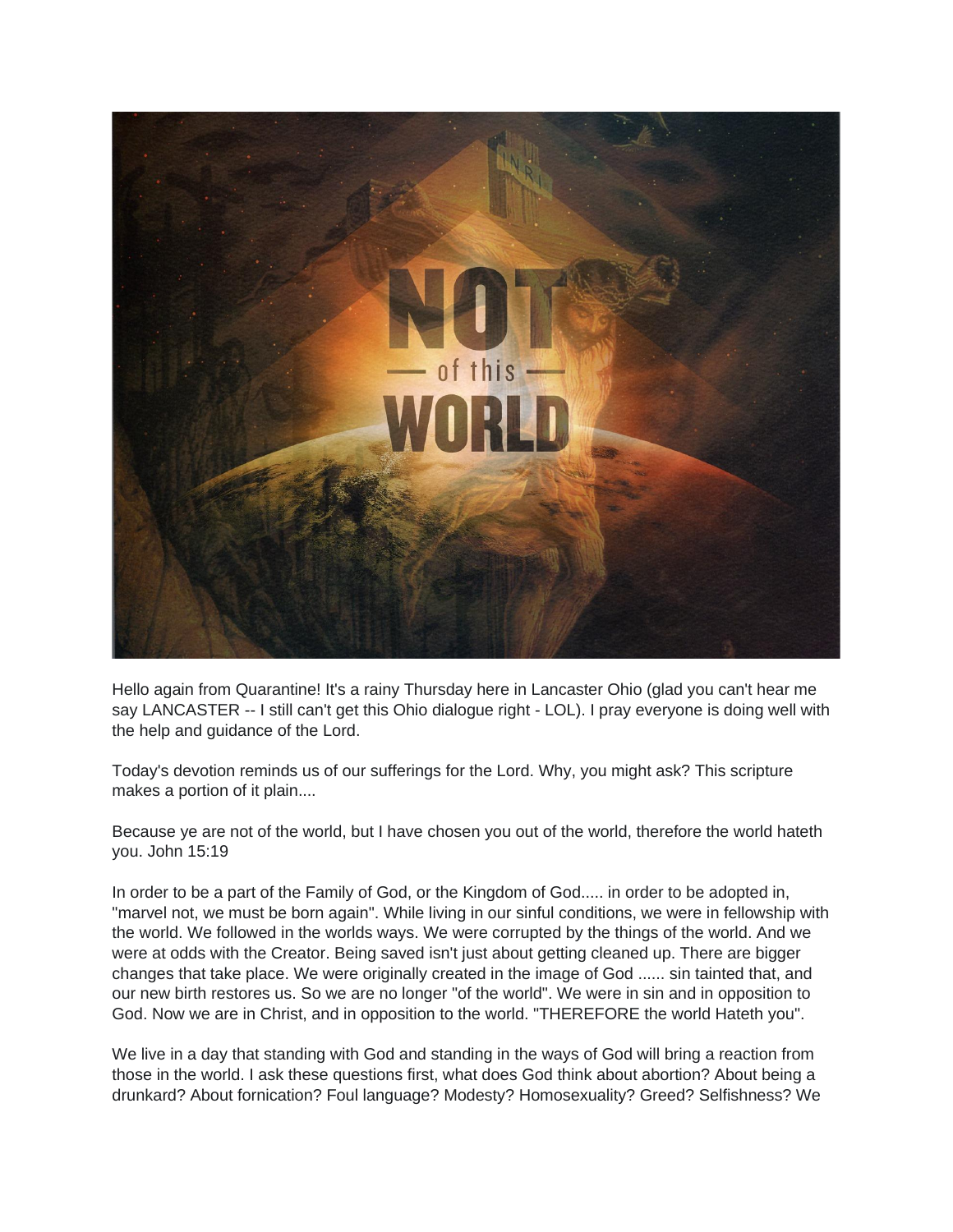know how God feels. Truth is even the world knows how God feels. As His children we are to walk in His ways, not concerned about pleasing people. When we begin to talk about suffering, nothing compares to what Christ went through. He was despised - and rejected. What do we really have to deal with at this point?

Let me start a new paragraph with a new question as you ponder the last. Because our suffering is light in comparison to our Lord. Are you Pressing toward the Lord? We must understand that if we are true seekers of the Lord, that we will have TRIBULATION. The new birth alone puts us in opposition, so don't be surprised when you come up against the world. We are pushing upstream in this world, and when we strive to press toward the Lord, we will feel the opposition. If your concern is pleasing people, you will find that you will have to compromise what God says. The worlds ways are about self, and God's are selfless. The world is sacrificing for things that are empty. God asks us to Live Sacrificially for the benefit of eternity.

Let us run with patience the race that is set before us, looking unto Jesus the author and finisher of our faith; who for the joy that was set before him endured the cross, despising the shame, and is set down at the right hand of the throne of God. Heb. 12:1, 2

We are reminded .... "run with patience". Be encouraged..... because "it will be worth it after all child, it will be worth it after all", Fight the good fight! And it's just that sometimes, it's a battle. A battle of our own thoughts, of the people around us, and never forget the powers and principalities of powers in this world. Run with patience! And don't forget, the prize! Don't forget you don't run alone. And don't grow discouraged because you meet opposition in the world ....... just let it be a reminder of who you are in fellowship with.

Praise the Lord that we don't walk alone!

God bless - Pastor Paul

May 14

The fellowship of His sufferings. Phil. 3:10

It is enough for the disciple that he be as his master, and the servant as his lord. Matt. 10:25

He is despised and rejected of men; a man of sorrows, and acquainted with grief; and we hid as it were our faces from him; he was despised, and we esteemed him not. Isa. 53:3

In the world ye shall have tribulation. John 16:33

Because ye are not of the world, but I have chosen you out of the world, therefore the world hateth you. John 15:19

I looked for some to take pity, but there was none. Psa. 69:20

At my first answer no man stood with me, but all men forsook me. II Tim. 4:16

The foxes have holes, and the birds of the air have nests; but the Son of man hath not where to lay his head. Matt. 8:20